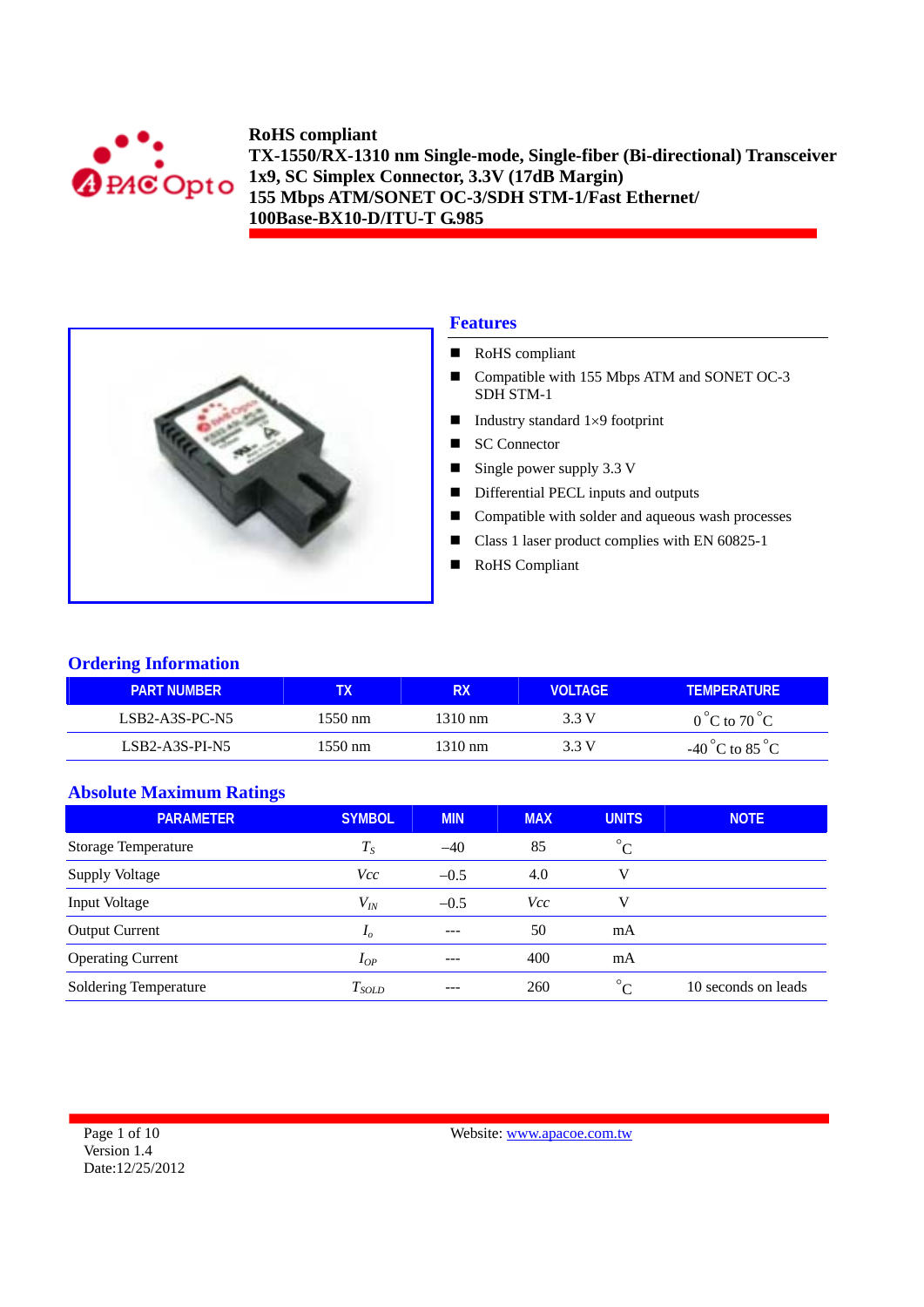

### **Operating Environment**

| <b>PARAMETER</b>                                        | <b>SYMBOL</b>   | <b>MIN</b> | <b>MAX</b> | <b>UNITS</b>          | <b>NOTE</b> |
|---------------------------------------------------------|-----------------|------------|------------|-----------------------|-------------|
| <b>Case Operating Temperature</b><br>$(LSB2-A3S-PC-N5)$ | $T_{C}$         | 0          | 70         | $\circ$<br>$\sqrt{ }$ |             |
| <b>Case Operating Temperature</b><br>$(LSB2-A3S-PI-NS)$ | $T_{C}$         | $-40$      | 85         |                       |             |
| Supply Voltage                                          | Vcc             | 3.0        | 3.6        | V                     |             |
| <b>Supply Current</b>                                   | $I_{TX}+I_{RX}$ |            | 200        | mA                    |             |

## **Transmitter Electro-optical Characteristics**

 $(*Vcc* = 3.1 V to 3.5 V, LSB2-A3S-PC-NS:$   $T_A = 0^{\circ}C$  to 70 °C, LSB2-A3S-PI-N5:  $T_A = -40^{\circ}C$  to 85 °C)

| <b>PARAMETER</b>                               | <b>SYMBOL</b>       | <b>MIN</b> | TYP. | <b>MAX</b> | <b>UNITS</b> | <b>NOTE</b>                                                                 |
|------------------------------------------------|---------------------|------------|------|------------|--------------|-----------------------------------------------------------------------------|
| Data Rate                                      | B                   | 50         | 155  | <b>200</b> | Mb/s         |                                                                             |
| <b>Output Optical Power</b>                    |                     |            |      |            |              |                                                                             |
| $9/125 \mu m$ fiber                            | Pout                | $-14$      |      | $-8$       | dBm          | Average                                                                     |
| <b>Extinction Ratio</b>                        | ER                  | 9          | ---  |            | dB           |                                                                             |
| Center Wavelength                              | $\lambda_C$         | 1480       | 1550 | 1580       | nm           |                                                                             |
| Spectral Width (RMS)                           | $\Delta \lambda$    |            |      | 3          | nm           |                                                                             |
| Rise/Fall Time, $10\% \sim 90\%$               | $T_{r,f}$           | ---        | 1    | 2          | ns           |                                                                             |
| Output Eye                                     |                     |            |      |            |              | Compliant with Telcordia GR-253-CORE Issue 3 and ITU-T recommendation G-957 |
| Data Input Current - Low                       | $I_{I\!L}$          | $-350$     |      |            | $\mu$ A      |                                                                             |
| Data Input Current - High                      | $I_{I\!H}$          |            |      | 350        | $\mu$ A      |                                                                             |
| Transmitter Data Input Voltage-High            | $V_{IH} - V_{CC}$   | $-1.1$     |      | $-0.74$    | V            | Note 1                                                                      |
| Transmitter Data Input Voltage-Low             | $V_{IL}$ – $V_{CC}$ | $-2.0$     |      | $-1.58$    | V            | Note 1                                                                      |
| Transmitter Data Input Differential<br>Voltage | $V_{\mathit{DIFF}}$ | 0.3        |      | 1.6        | V            | Note 1                                                                      |

Note 1: These inputs are compatible with 10K, 10KH and 100K ECL and PECL input.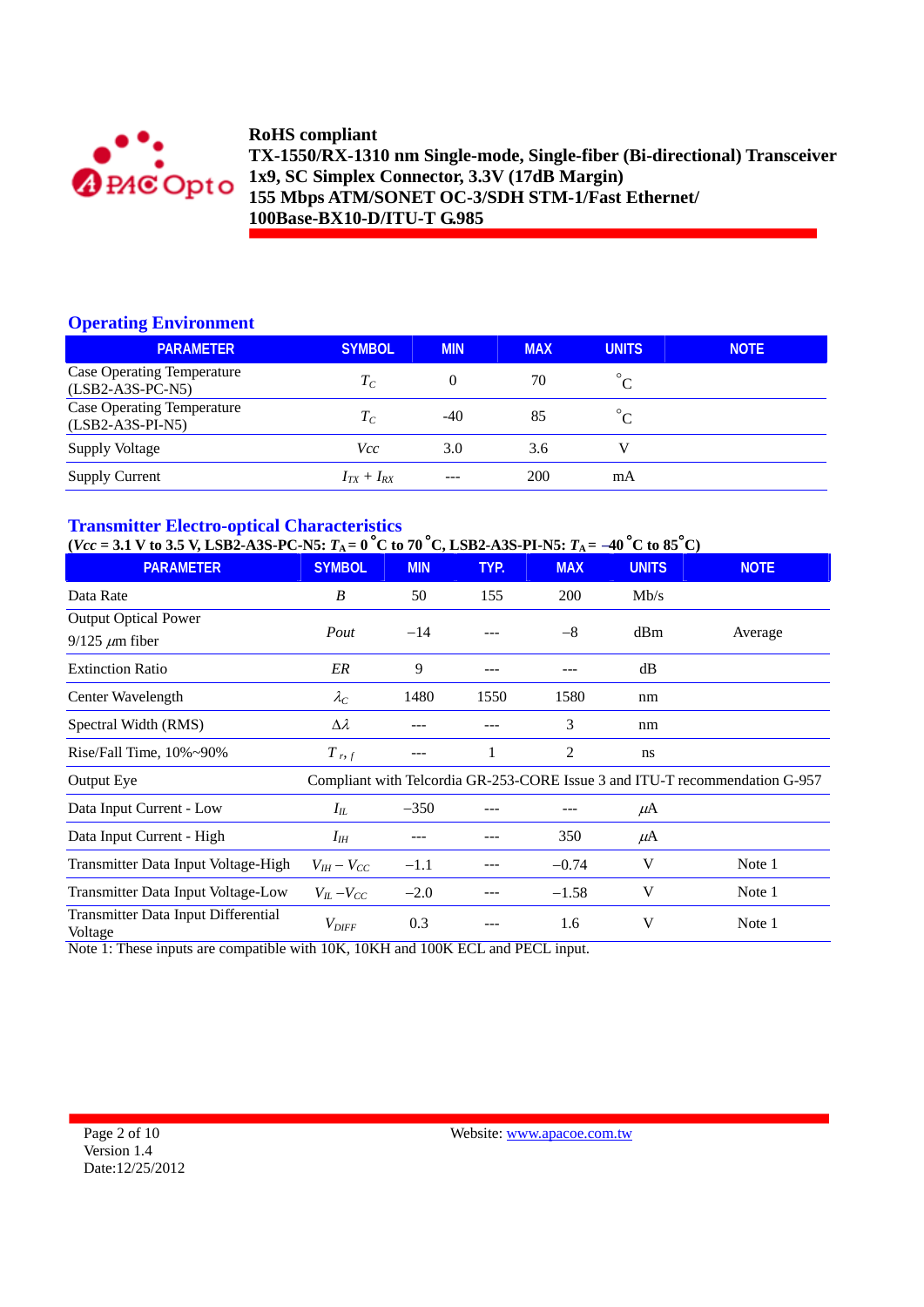

## **Receiver Electro-optical Characteristics**

 $(Vec = 3.1 \text{ V to } 3.5 \text{ V}, \text{LSB2-A3S-PC-NS: } T_A = 0\text{ °C to } 70\text{ °C}, \text{LSB2-A3S-PI-NS: } T_A = -40\text{ °C to } 85\text{ °C}$ 

| <b>PARAMETER</b>                             | <b>SYMBOL</b>       | <b>MIN</b>     | TYP. | <b>MAX</b>     | <b>UNITS</b> | <b>NOTE</b>                |
|----------------------------------------------|---------------------|----------------|------|----------------|--------------|----------------------------|
| Data Rate                                    | B                   | 50             | 155  | 200            | Mb/s         |                            |
| <b>Optical Input Power-maximum</b>           | $P_{IN}$            | $\overline{0}$ |      | ---            | dBm          | Note 1                     |
| Optical Input Power-minimum<br>(Sensitivity) | $P_{IN}$            | ---            |      | $-31$          | dBm          | Note 1                     |
| <b>Operating Center Wavelength</b>           | $\lambda_C$         | 1260           |      | 1360           | nm           |                            |
| <b>Return Loss</b>                           | RL                  | $---$          |      | $-14$          | dB           | $\lambda = 1260 - 1360$ nm |
| <b>Signal Detect-Asserted</b>                | $P_{A}$             | ---            |      | $-31$          | dBm          | Average                    |
| <b>Signal Detect-Deasserted</b>              | $P_D$               | $-45$          |      | ---            | dBm          | Average                    |
| Signal Detect-Hysteresis                     | $P_A - P_D$         | 1.0            |      |                | dB           |                            |
| Signal Detect Output voltage - High          | $V_{OH} - V_{CC}$   | $-1.1$         |      | $-0.74$        | V            | Note 2                     |
| Signal Detect Output voltage - Low           | $V_{OL}$ – $V_{CC}$ | $-2.0$         |      | $-1.58$        | V            | Note 2                     |
| Crosstalk                                    | <b>CRT</b>          | $---$          |      | $-45$          | dB           |                            |
| Data Output Rise, Fall Time                  | $T$ r, f            | $---$          | 1    | $\overline{2}$ | ns           |                            |
| Data Output Voltage-High                     | $V_{OH}-V_{CC}$     | $-1.1$         |      | $-0.74$        | V            | Note 2                     |
| Data Output Voltage-Low                      | $V_{OL}$ – $V_{CC}$ | $-2.0$         |      | $-1.58$        | V            | Note 2                     |

Note 1: The input data is at 155.52 Mbps,  $2^{23} - 1$  PRBS data pattern with 72 "1"s and 72 "0"s inserted per the ITU-T recommendation G.958 Appendix 1. The receiver is guaranteed to provide output data with Bit Error Rate (BER) better than or equal to 1×10<sup>-10</sup>.

Note 2: These outputs are compatible with 10K, 10KH and 100K ECL and PECL input.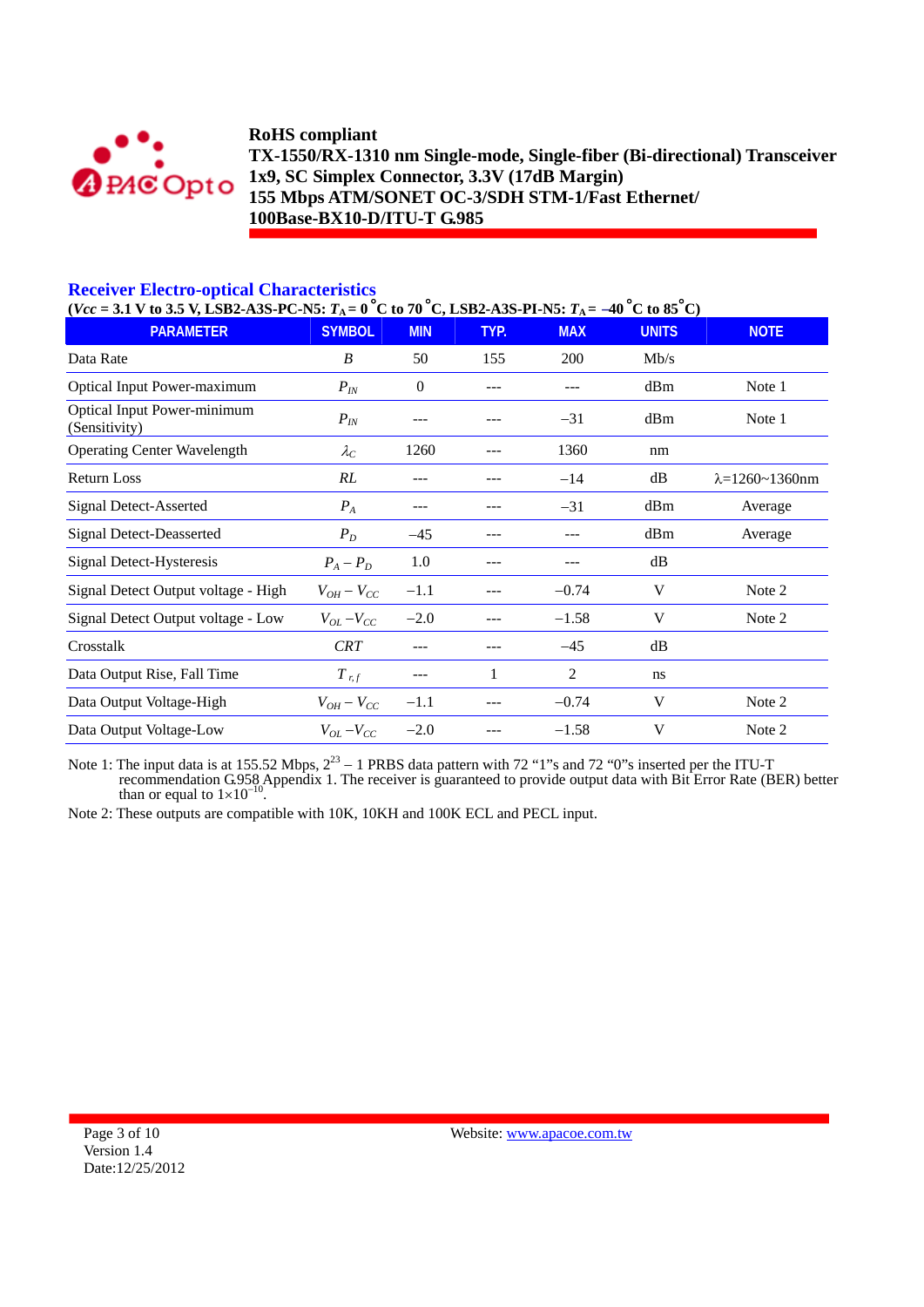

## **Block Diagram of Transceiver**



#### **Transmitter and Receiver Optical Sub-assembly Section**

A 1550 nm InGaAsP laser and an InGaAs PIN photodiode integrate with an WDM filter to form a bi-directional single fiber optical subassembly (OSA). The laser of OSA is driven by a LD driver IC which converts differential input LVPECL logic signals into an analog laser driving current. And, The photodiode of OSA is connected to a circuit providing post-amplification quantization, and optical signal detection.

#### **Receiver Signal Detect**

Signal Detect is a basic fiber failure indicator. This is a single-ended LVPECL output. As the input optical power is decreased, Signal Detect will switch from high to low (deassert point) somewhere between sensitivity and the no light input level. As the input optical power is increased from very low levels, Signal Detect will switch back from low to high (assert point). The assert level will be at least 1.0 dB higher than the deassert level.

Page 4 of 10 Version 1.4 Date:12/25/2012 Website: www.apacoe.com.tw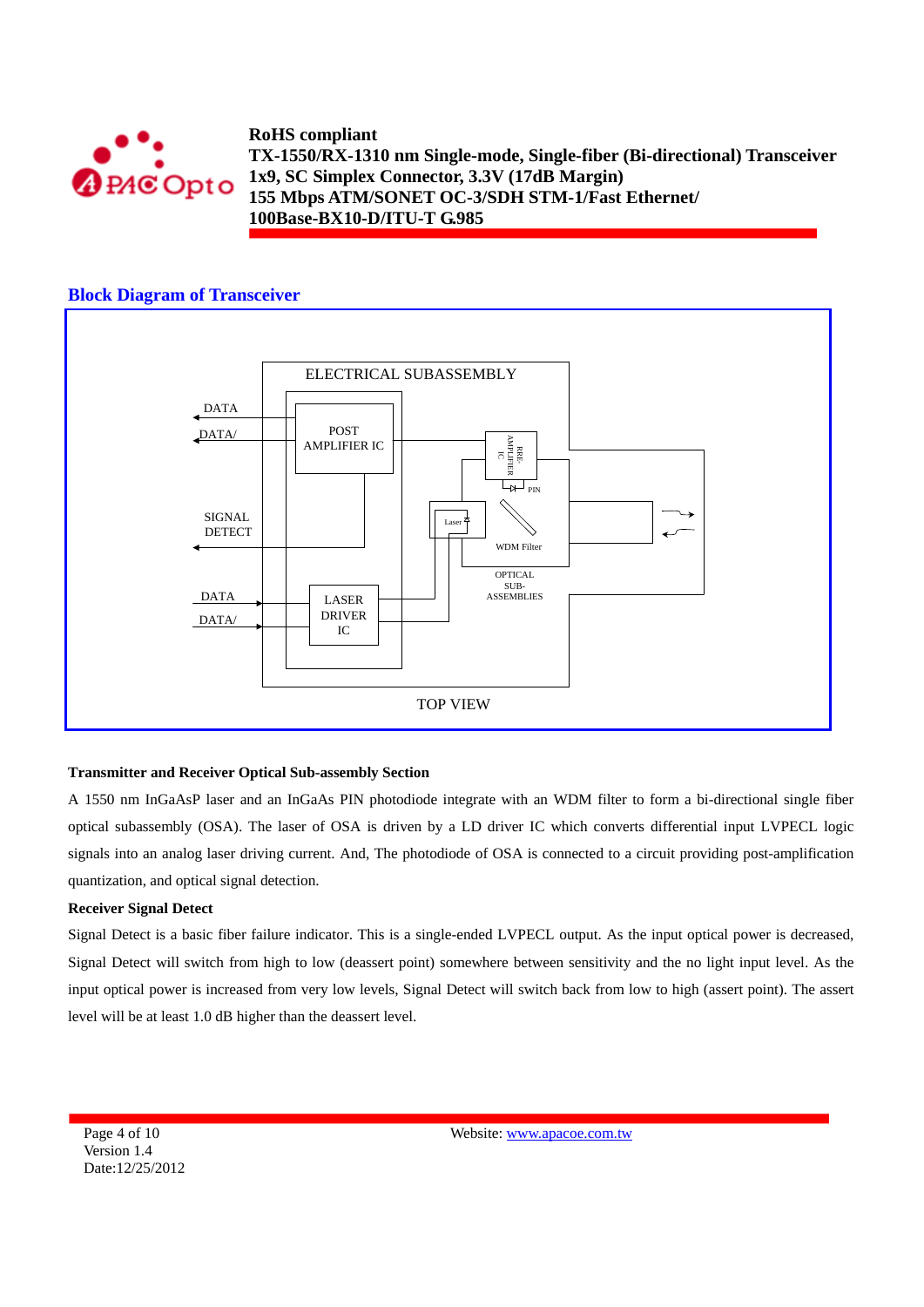

# **Connection Diagram**

| Pin-Out    |               |                                                                                                                                                                                                                                                                                                                                                                                                                                                                                                                                                                                                                                                                                                                                                       |  |  |  |  |  |
|------------|---------------|-------------------------------------------------------------------------------------------------------------------------------------------------------------------------------------------------------------------------------------------------------------------------------------------------------------------------------------------------------------------------------------------------------------------------------------------------------------------------------------------------------------------------------------------------------------------------------------------------------------------------------------------------------------------------------------------------------------------------------------------------------|--|--|--|--|--|
|            |               | <b>1. RX GND</b><br>N/C<br>$2. RD$ +<br>$3. RD -$<br>4.SD<br><b>TOP VIEW</b><br>5. VCCR<br>6. VCCT<br>$7.TD-$<br>N/C<br>$8. TD+$<br><b>9. TX GND</b>                                                                                                                                                                                                                                                                                                                                                                                                                                                                                                                                                                                                  |  |  |  |  |  |
| <b>PIN</b> | <b>SYMBOL</b> | <b>DESCRIPTION</b>                                                                                                                                                                                                                                                                                                                                                                                                                                                                                                                                                                                                                                                                                                                                    |  |  |  |  |  |
| 1          | RX GND        | Receiver Signal Ground, Directly connect this pin to the receiver ground plane                                                                                                                                                                                                                                                                                                                                                                                                                                                                                                                                                                                                                                                                        |  |  |  |  |  |
| 2          | $RD+$         | $RD$ + is an open-emitter output circuit.<br>Terminate this high-speed differential LVPECL output with standard LVPECL techniques at the follow-on device<br>input pin. (See recommended circuit schematic)                                                                                                                                                                                                                                                                                                                                                                                                                                                                                                                                           |  |  |  |  |  |
| 3          | $RD-$         | $RD-$ is an open-emitter output circuit.<br>Terminate this high-speed differential LVPECL output with standard LVPECL techniques at the follow-on device<br>input pin. (See recommended circuit schematic)                                                                                                                                                                                                                                                                                                                                                                                                                                                                                                                                            |  |  |  |  |  |
| 4          | SD            | Signal Detect.<br>Normal optical input levels to the receiver result in a logic "1" output, V <sub>OH</sub> , asserted. Low input optical levels to the<br>receiver result in a fault condition indicated by a logic "0" output $V_{OL}$ , deasserted Signal Detect is a single-ended<br>LVPECL output. SD can be terminated with LVPECL techniques via 50 $\Omega$ to $V_{CCR} - 2$ V. Alternatively, SD can be<br>loaded with a 180 $\Omega$ resistor to RX GND to conserve electrical power with small compromise to signal quality. If<br>Signal Detect output is not used, leave it open-circuited. This Signal Detect output can be used to drive a LVPECL<br>input on an upstream circuit, such as, Signal Detect input or Loss of Signal-bar. |  |  |  |  |  |
| 5          | $V_{CCR}$     | Receiver Power Supply<br>Provide +3.3 Vdc via the recommended receiver power supply filter circuit. Locate the power supply filter circuit as<br>close as possible to the $V_{CCR}$ pin.                                                                                                                                                                                                                                                                                                                                                                                                                                                                                                                                                              |  |  |  |  |  |
| 6          | $V_{CCT}$     | <b>Transmitter Power Supply</b><br>Provide +3.3 Vdc via the recommended transmitter power supply filter circuit. Locate the power supply filter circuit<br>as close as possible to the $V_{CCT}$ pin.                                                                                                                                                                                                                                                                                                                                                                                                                                                                                                                                                 |  |  |  |  |  |
| 7          | $TD-$         | Transmitter Data In-Bar<br>Terminate this high-speed differential LVPECL input with standard LVPECL techniques at the transmitter input pin.<br>(See recommended circuit schematic)                                                                                                                                                                                                                                                                                                                                                                                                                                                                                                                                                                   |  |  |  |  |  |
| 8          | $TD+$         | Transmitter Data In<br>Terminate this high-speed differential LVPECL input with standard LVPECL techniques at the transmitter input pin.<br>(See recommended circuit schematic)                                                                                                                                                                                                                                                                                                                                                                                                                                                                                                                                                                       |  |  |  |  |  |
| 9          | <b>TX GND</b> | <b>Transmitter Signal Ground</b><br>Directly connect this pin to the transmitter signal ground plane. Directly connect this pin to the transmitter ground<br>plane.                                                                                                                                                                                                                                                                                                                                                                                                                                                                                                                                                                                   |  |  |  |  |  |

Website: www.apacoe.com.tw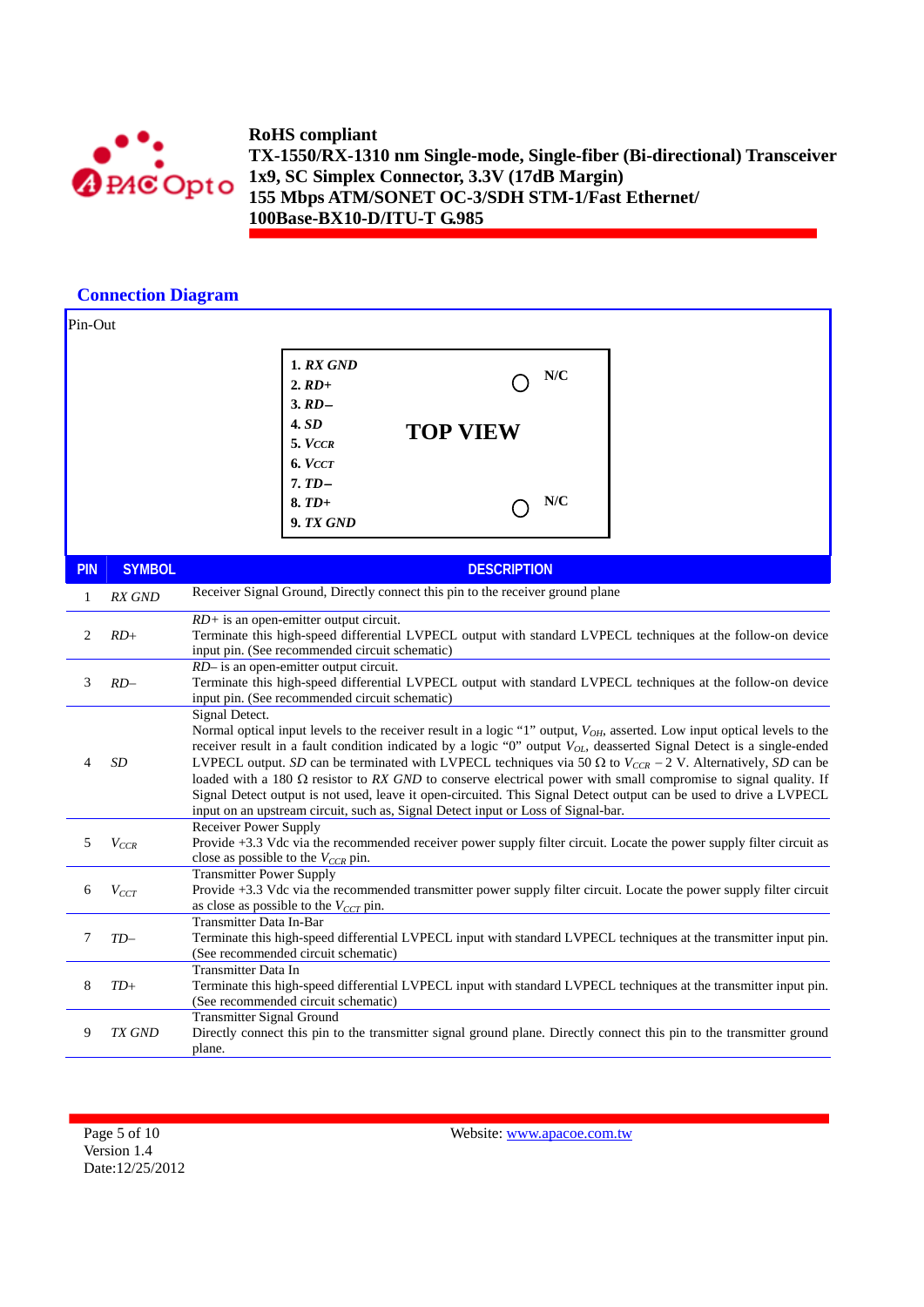

#### **Recommended Circuit Schematic**



In order to get proper functionality, a recommended circuit is provided in above recommended circuit schematic. When designing the circuit interface, there are a few fundamental guidelines to follow.

- (1) The differential data lines should be treated as 50  $\Omega$  Micro strip or strip line transmission lines. This will help to minimize the parasitic inductance and capacitance effects. Locate termination at the received signal end of the transmission line. The length of these lines should be kept short and of equal length.
- (2) For the high speed signal lines, differential signals should be used, not single-ended signals, and these differential signals need to be loaded symmetrically to prevent unbalanced currents which will cause distortion in the signal.
- (3) Multi layer plane PCB is best for distribution of *V<sub>CC</sub>*, returning ground currents, forming transmission lines and shielding, Also, it is important to suppress noise from influencing the fiber-optic transceiver performance, especially the receiver circuit.
- (4) A separate proper power supply filter circuits shown in Figure for the transmitter and receiver sections. These filter circuits suppress  $V_{\rm CC}$  noise over a broad frequency range, this prevents receiver sensitivity degradation due to  $V_{CC}$  noise.
- (5) Surface-mount components are recommended. Use ceramic bypass capacitors for the 0.1 *µ*F capacitors and a surface-mount coil inductor for 1 *µ*H inductor. Ferrite beads can be used to replace the coil inductors when using quieter  $V_{CC}$  supplies, but a coil inductor is recommended over a ferrite bead. All power supply components need to be placed physically next to the *V<sub>CC</sub>* pins of the receiver and transmitter.
- (6) Use a good, uniform ground plane with a minimum number of holes to provide a low-inductance ground current return for the power supply currents.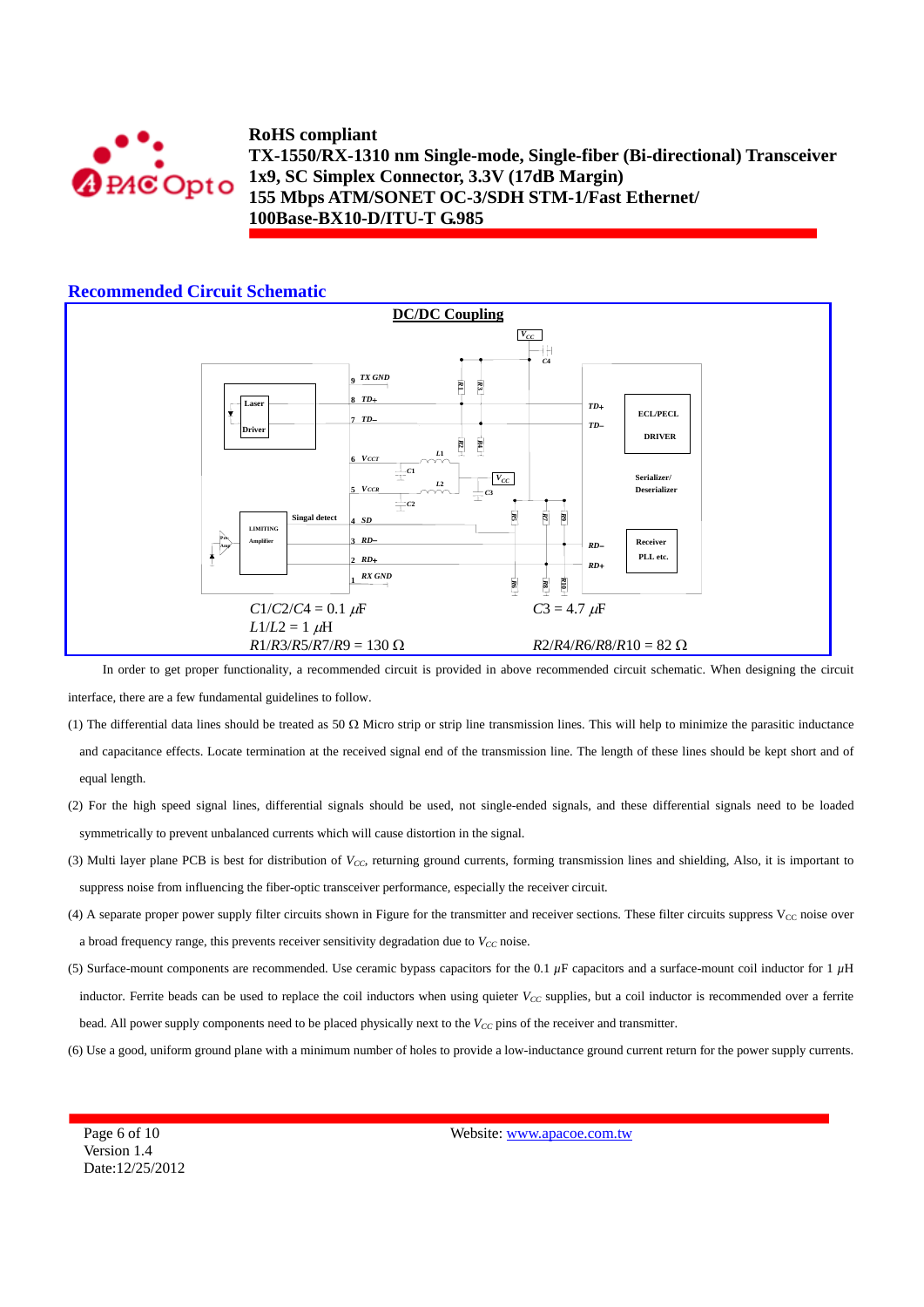

## **Recommended Board Layout Hole Pattern**



This transceiver is compatible with industry standard wave or hand solder processes. After wash process, all moisture must be completely remove from the module. The transceiver is supplied with a process plug to prevent contamination during wave solder and aqueous rinse as well as during handling, shipping or storage.

Solder fluxes should be water-soluble, organic solder fluxes. Recommended cleaning and degreasing chemicals for these transceivers are alcohol's (methyl, isopropyl, isobutyl), aliphatics (hexane, heptane) and other chemicals, such as soap solution or naphtha. Do not use partially halogenated hydrocarbons for cleaning/degreasing.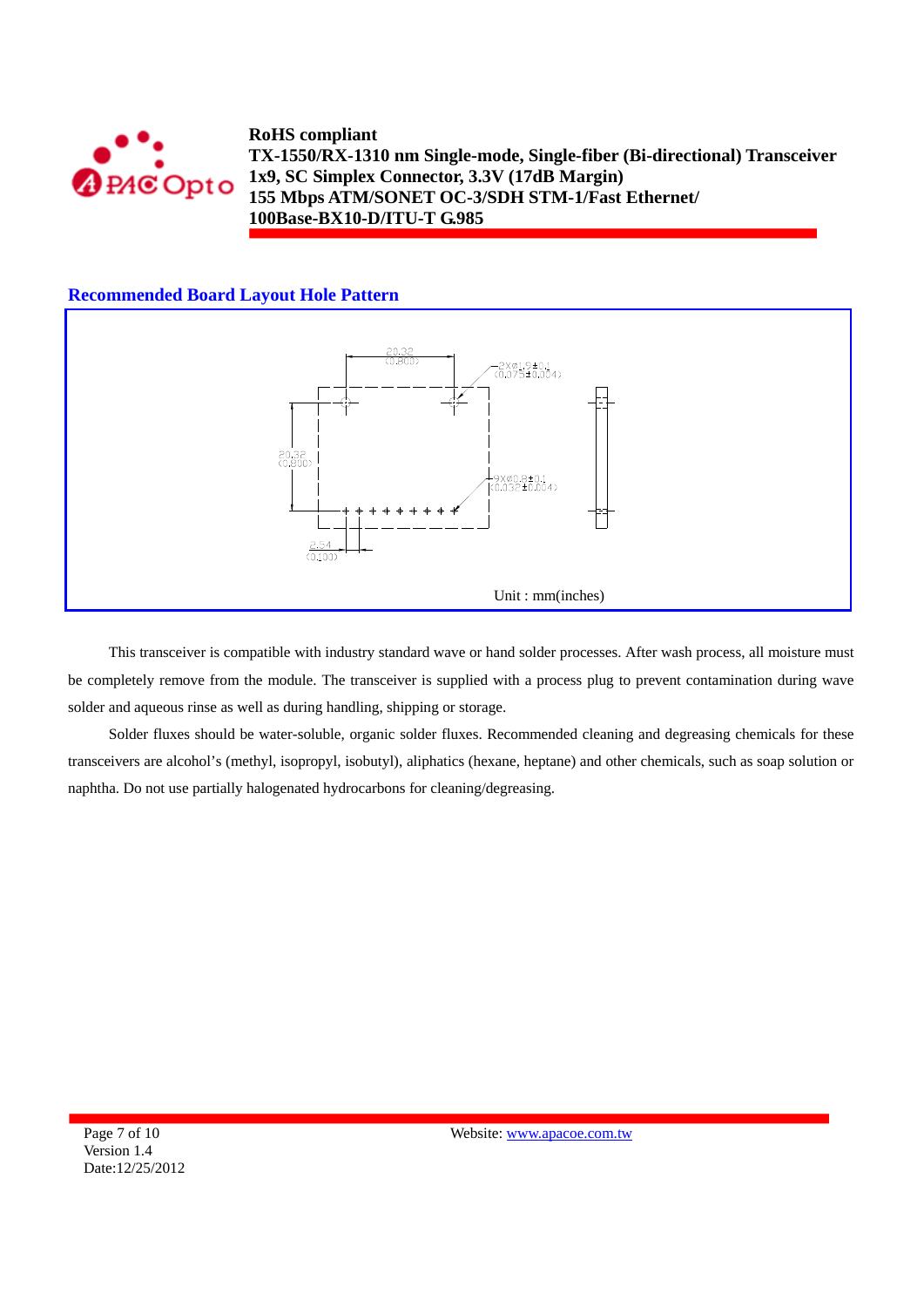

## **Drawing Dimensions**



Page 8 of 10 Version 1.4 Date:12/25/2012 Website: www.apacoe.com.tw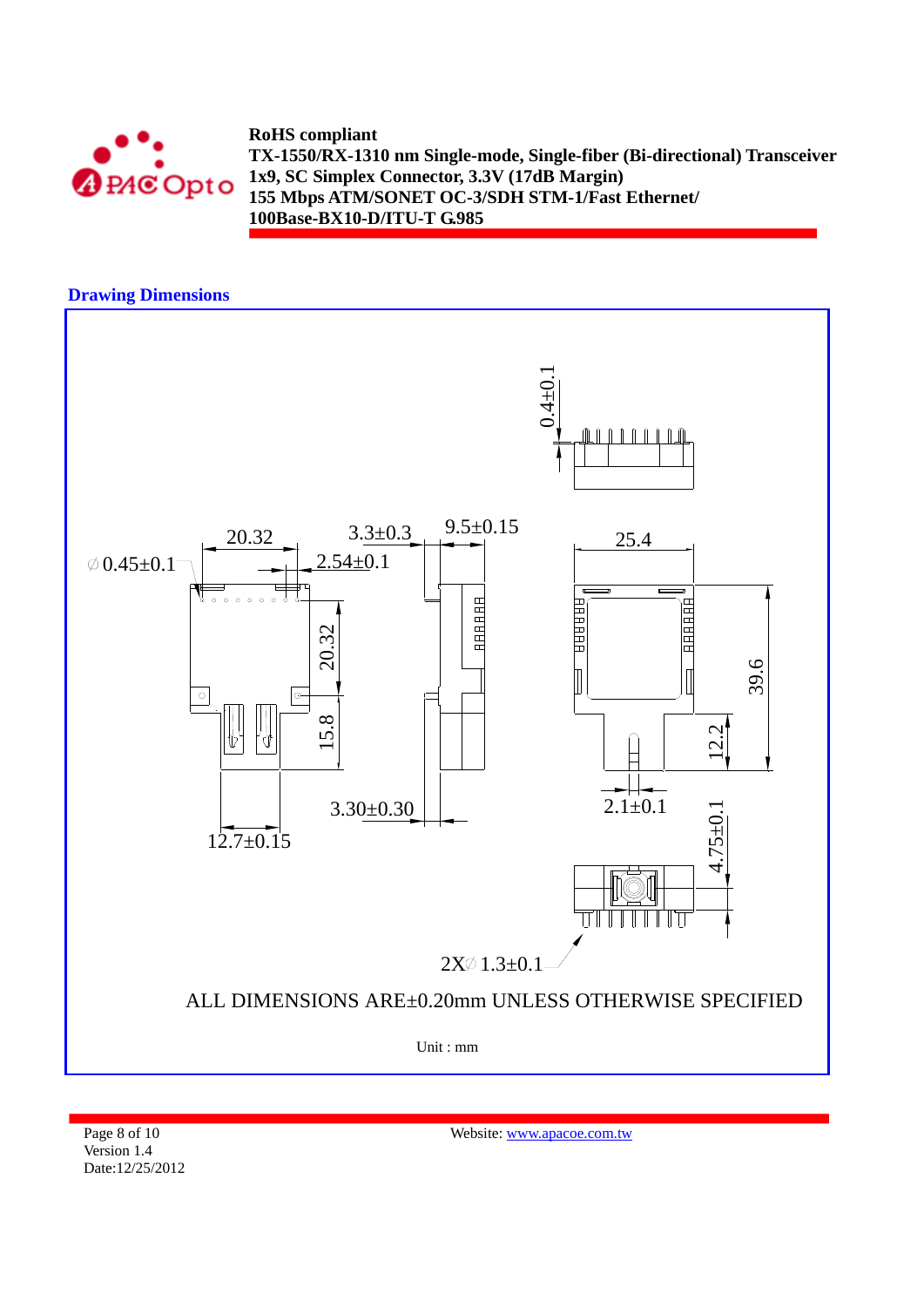

### **Optical Receptacle Cleaning Recommendations**

All fiber stubs inside the receptacle portions were cleaned before shipment. In the event of contamination of the optical ports, the recommended cleaning process is the use of forced nitrogen. If contamination is thought to have remained, the optical ports can be cleaned using a NTT international Cletop® stick type and HFE7100 cleaning fluid. Before the mating of patchcord, the fiber end should be cleaned up by using Cletop® cleaning cassette.



Note: The pictures were extracted from NTT-ME website. And the Cletop® is a trademark registered by NTT-ME